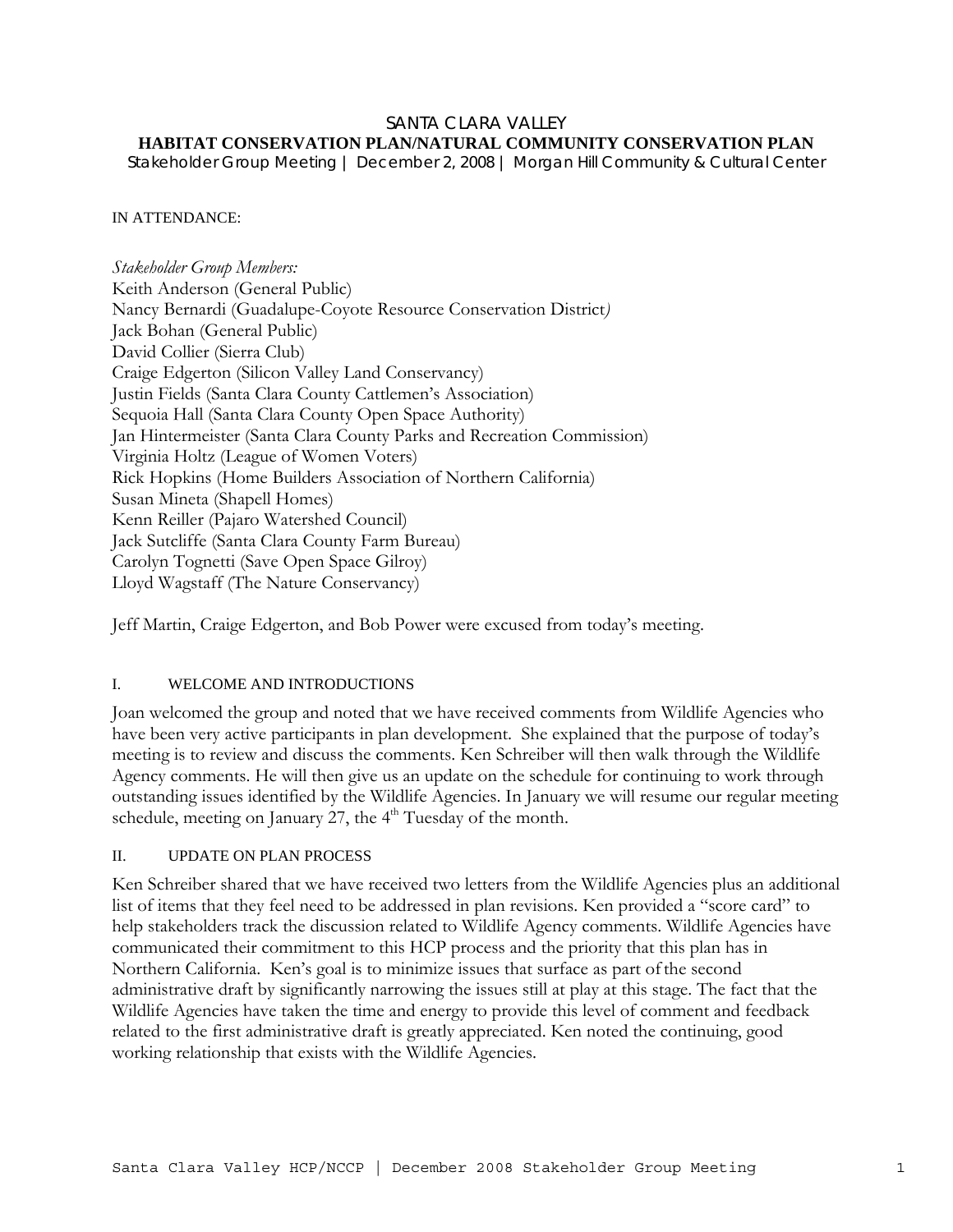Several of the comments fall into the category of wording, plan format, and needed clarification. Many are substantive policy issues, as well. We will continue to use a variety of meeting formats with the Wildlife Agencies to discuss these issues. We have established a series of meetings at Mare Island and a series of meetings with senior Wildlife Agency management staff, the first of which will take place on December 11<sup>th</sup>. We are holding two or three meetings a month for four or five hours at a time. Additional meetings include internal meetings with staff. The meeting schedule is as follows:

- November  $12^{\text{th}}$ ---Mare Island
- November 21---senior meeting in Sacramento
- December 10---Mare Island
- December 11---senior meeting at NMFS in Santa Rosa
- January 8---senior meeting in Sacramento
- January 14---Mare Island
- February 11---Mare Island
- February 19---Liaison Group meeting (probable senior meeting prior to the LG meeting)
- February 27---senior meeting in Sacramento
- March 11---Mare Island
- March 17---senior meeting in Sacramento

The most recent project schedule, distributed on October 16, indicated the second administrative draft would be released in January or February, and the official public draft in April or May 2009. If this schedule does slide, it will be to resolve outstanding issues prior to release of the second administrative draft.

Ken then asked the group if they had any questions related to the project schedule moving forward. Virginia Holtz asked, if we don't come to a meeting of the minds on a given issue do the Wildlife Agencies have the final say? Ken and David noted that the plan can't proceed without the approval of the Wildlife Agencies. The goal of continuing according to schedule is that if we do still have fundamental disagreements, then we can use the February Liaison Group meeting to bring higherlevel agency officials into the process. Ultimately, we do have to satisfy the Agencies but there are things we can do to scale back the plan to reach agreement and gain approval.

Keith Anderson asked, is it possible to produce a plan that doesn't have 100% Agency approval and that would allow for, say, 80% take authorization? According to David, this is possible but it is more likely that we would scale back the plan. One possible outcome might be that we come up with a plan that receives 100% approval from the State and less from the Federal government, or vice versa.

### III. DISCUSS COMMENTS ON DRAFT PLAN RECEIVED FROM WILDLIFE AGENCIES

# **Aquatic and Riparian Conservation Strategy**

David Zippin began walking the group through Wildlife Agency comments, beginning with their feedback related to the plan's aquatic conservation strategy. He used the most recent memorandum prepared for the Liaison Group as a reference document. He expects to receive the Wildlife Agency's aquatic conservation strategy next week (Dec. 11). David Collier asked if the Agencies provided any detail related to their particular concerns, and David said that they have not. Keith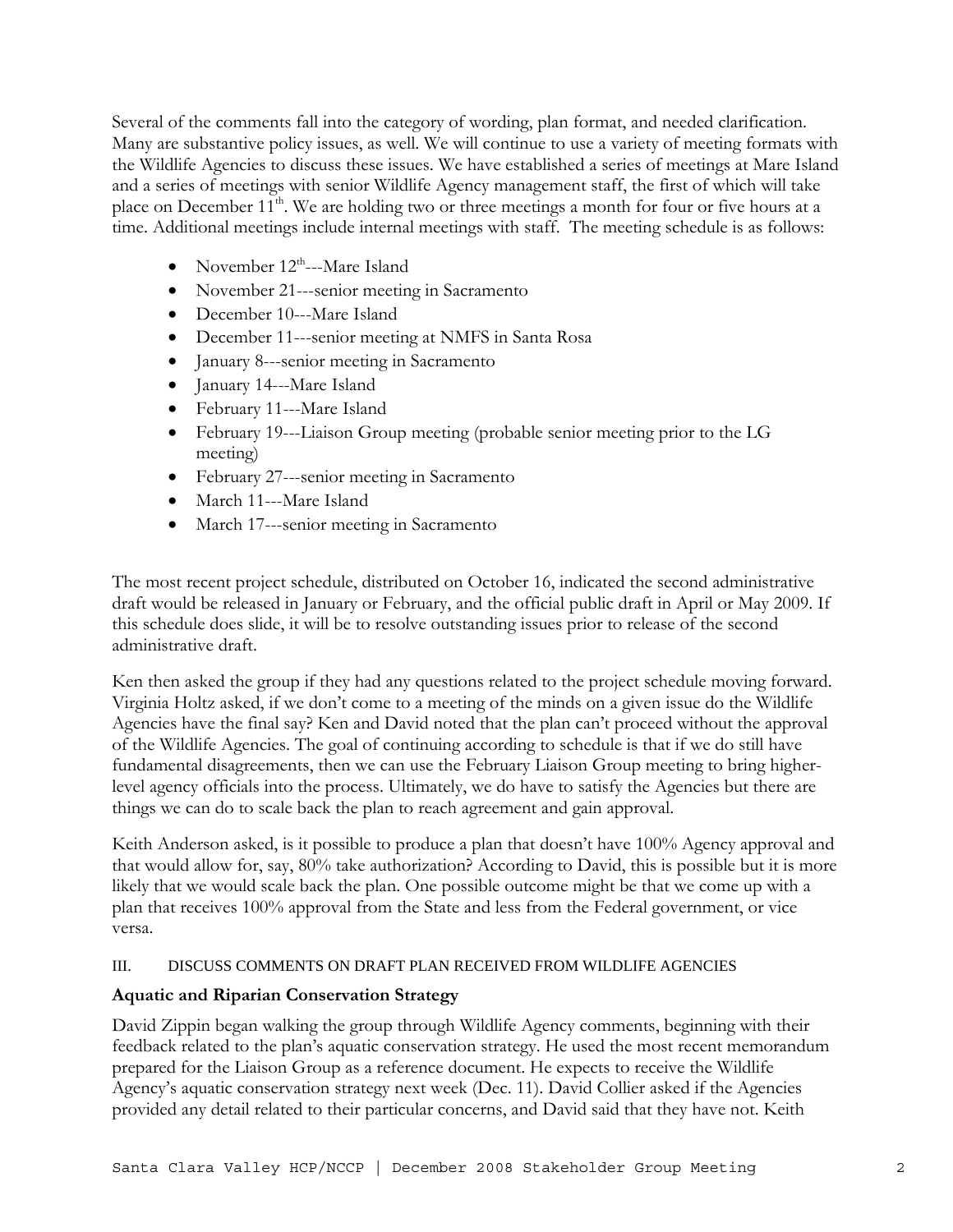Anderson noted that the focus of the concern happens to be the South-Central California Coast steelhead and that they may receive something that is South County-oriented. David agreed that this may likely be the case.

To clarify, David stated that we have only provided written response to the first set of Agency comments. In summary, our response to concerns related to the aquatic conservation strategy is that our strategy does adequately protect steelhead and that we have spent a lot of time designing this strategy to ensure that it does.

One concern noted by a stakeholder is that the Uvas Creek working group results have not been vetted by the Water District, which essentially means that the Wildlife Agencies are trying to evaluate a policy that hasn't been vetted publicly. However, one of the Agency staff members providing comments is part of the Uvas Creek working group, which indicates that they are aware of the issues involved.

Ken provided a brief discussion of riparian setbacks, noting the long history of difficulty in deciding how to regulate the use of land along creeks. The plan will need to address not just what occurs instream, but also what occurs along the creek in the riparian corridor. There has been a committee that has met about 10 times to wrestle with this issue, and there is a Friday meeting scheduled to see if there is a conclusion. The Agencies are not a part of this by design so that local partners can become comfortable with the riparian setback strategy, which addresses a wide diversity of land. Clearly, this will become an important part of the habitat plan and we are very close to coming out of this process.

## **Pacheco Reservoir Expansion**

Discussion then proceeded to the Pacheco Reservoir Expansion. David noted that this is the largest covered Water District activity under the plan. Wildlife Agencies concluded that this should not be covered for five reasons. We have disputed four of these five. This issue is complicated because it is closely related to our ability to provide future protection for steelhead. Without control over this activity or this facility, we are limited in our ability to protect steelhead in the future and we would have to scale back our conservation strategy. One component of our strategy is directly related to this activity, and there will be significant changes to the plan if this is removed. From a species perspective, there are clear benefits to covering this.

Pat Showalter added that we are planning to discuss this issue with the Wildlife Agencies on January  $8<sup>th</sup>$  and that this is a very important project to the District from a water supply flexibility point of view. This project is also important to solving the low point issue at the San Luis Reservoir. The District disagrees that this project could harm Delta species because it would not change the amount of Delta water that it can import. There is no expectation that long-standing water contracts will increase for a very long time, if ever. However, honest disagreements do exist here and we haven't had opportunity to sit down with Wildlife Agencies to discuss. The District looks forward to doing so on January 8.

Jerry Smith noted that San Luis Reservoir low point water supplies the North County and that imported water doesn't go to the South County unless they schedule releases. Imported water goes to the Anderson-Coyote system and Uvas is operating on its own.

Lloyd Wagstaff asked, is there a point when this issue simply dies? If so, at what point? David thinks that this issue needs to be resolved no later than January. He doesn't want to release another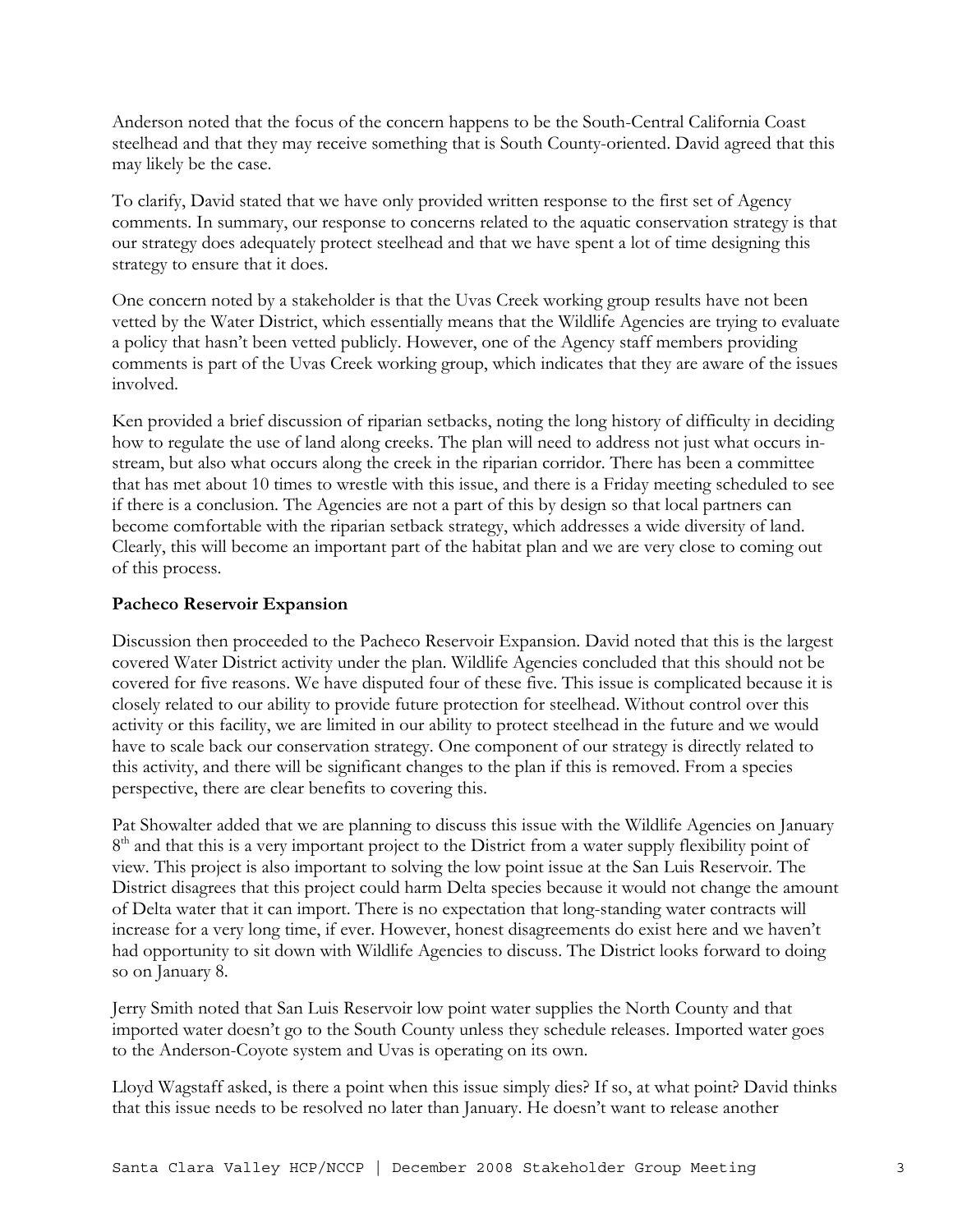document that includes this project if the project's inclusion is counter to Agency opinion. If we can't resolve this issue in January, then the Water District needs to seriously consider its options.

Keith Anderson noted that the administrative draft identifies mitigation for impacts on terrestrial species, but does not include an actual commitment to operate the reservoir to benefit downstream steelhead. Over the course of plan development, he frequently hears in discussion that scheduling flow releases to benefit steelhead is the great benefit of a larger reservoir, but nothing explicit in the draft commits partners to doing that. In his opinion, this is a fatal flaw and deficiency in the plan in the context of partners wanting this as a covered activity.

Pat and David asserted that discussion of flow releases from the expanded reservoir may be in Chapter 2, and David agrees that it should be made explicit as part of the conservation strategy. Keith stated that another deficiency is that we have no estimate or outline of a water release strategy to benefit steelhead. Even if it is presented in the plan as one option of several, he believes that this would help.

Virginia requested clarification regarding Pacheco Reservoir. What is the purpose of the expansion? Pat said that the District has existing contracts for a certain amount of water that are not expected to increase, but the expansion would change where the water enters the county. This would give us operational flexibility but it would not give us more water. Virginia also asked, is part of the discussion about the release of water from Pacheco that not doing so is deterring steelhead from thriving downstream? Or is this a mis-statement? Pat noted that there is a small downstream reservoir that does not currently release flows to support steelhead.

SCVWD Director Sanchez, who was in attendance, noted that the Water District is in process of drafting a memorandum related to this issue, and that it has been dealing with this for quite a while. There is no new information at this point until the District conducts feasibility studies, which will take some time.

Virginia then asked for clarification regarding the definitions of reservoir reoperation and reservoir expansion. Pat responded that reservoir expansion is a covered activity in this plan draft. Another issue is reoperation of the existing Pacheco Reservoir, and where this is placed in the plan is quite different. Reoperation relates to how the Pacheco Pass Water District control releases – i.e. open and close valves - and at what rate.

Rick Hopkins then asked Pat what she thought was the probability of success at having the reservoir expansion approved as a covered activity? Pat stated that she does not want to speculate at this point. He then asked, how important is this expansion to the District? Pat replied that this is important in that it represents one of the future water supplies. However, there is a need to deal with the interests of the other water agencies.

Kenn Reiller then commented on the subject of flood control and asked Pat if she thought that the scope of planning for reservoir expansion is significant enough to build flood protection into the scope of work. The Pajaro River Flood Control Authority -- a JPA responsible for regional flood protection planning for all four counties -- recently concluded that a reasonable flood control plan could be accomplished in three or four different ways. One option was to expand Pacheco Reservoir to provide flood protection. At the same time, resource agencies have stated that they want to look at things at a watershed scale. Pat stated that at this point the District is very early in the planning process and that the scope very well could include flood control.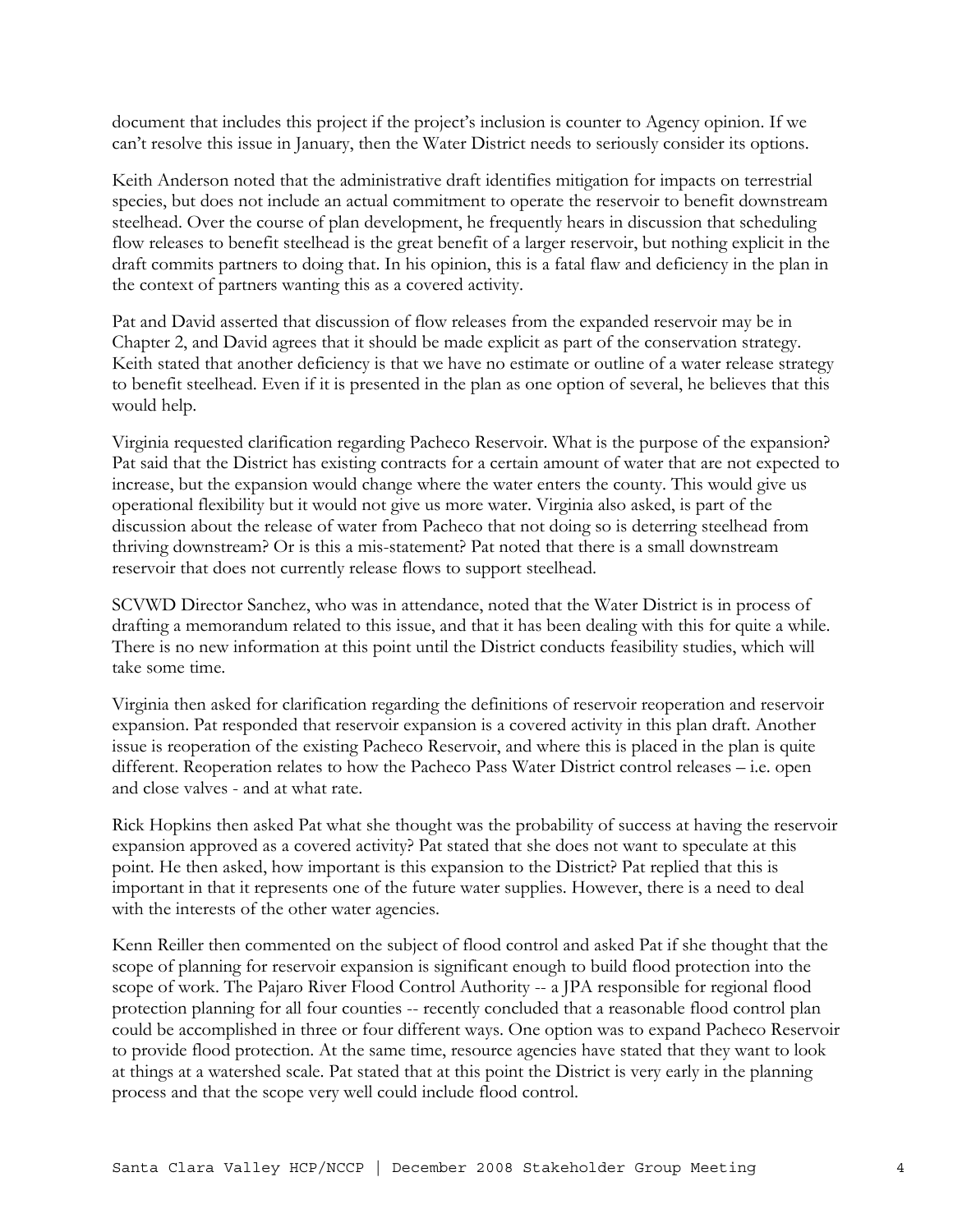Keith asked that if the preferred solution to the San Luis Reservoir low-point problem is putting in a large reservoir, isn't including this project as a covered activity a high priority for the District? Pat affirmed that including the expansion as a covered activity is the vehicle for endangered species permits. Keith then asked, if you put in an enlarged reservoir, would you file for water rights for the remaining runoff from the reservoir basin? Pat stated that she is sure the District would do so. Keith noted that if this is the case, District operations are linked to steelhead downstream. Currently, there are years when the existing reservoir fills and spills, which is good for steelhead. This would not necessarily happen if the new reservoir provides opportunity to capture all runoff because spills would not occur. Therefore, if the District is going to build an enlarged reservoir and plans to ask for more water rights, then it has an obligation to steelhead. This means that there may be conditions placed on the future water rights of the District.

Ken then discussed the three options related to Pacheco Reservoir. The first option is to include expansion as a covered activity and receiving an endangered species permit as part of plan. This option was the starting point for discussion. FWS' concern is that any reservoir would need a Section 7 process through the BLM, and stated that FWS can't issue a permit because doing so would mean that it was prejudging a future decision.

The second option is to include the expansion as a covered activity without receiving a permit, which would come later in the Reservoir planning process, but tying the Pacheco Reservoir Expansion conservation strategy into the implementing agreement creating a commitment to use the conservation strategy in the habitat plan unless there were unforeseen changes.

The third option is not to discuss reservoir expansion in the plan, based on an understanding that the project is so speculative that it should simply not be noted as part of the plan in any way, shape, or form.

The Wildlife Agencies initially indicated a preference for the second option, but now we seem to be back and forth between options two and three. The January 8 meeting is very important for this reason. Fundamental differences remain here and we cannot forecast where we will end up on this issue. However, resolving this issue before release of the second administrative draft is critical.

Lloyd noted that the second option is very similar to how the HCP addresses other projects. Ken and David agreed.

### **Pacheco Reservoir Reoperation**

Pat then provided background related to re-operation of the Pacheco Reservoir. Pacheco Reservoir is owned by the Pacheco Pass Water District. With a storage capacity of 6,000 acre-feet, the reservoir is relatively small and is operated for irrigation purposes. Several people have brought forward the idea of operating the reservoir differently – i.e. scheduling a slower release – which would create a reach of stream that could provide habitat for steelhead spawning and rearing yearround. There is keen interest on the part of the three water districts in investigating the feasibility of doing this. However, obstacles to changing reservoir operations remain. First, none of the local plan partners own this reservoir. Secondly, questions exist about the permeability of the stream bed downstream, about how much water it would take to provide a reasonable habitat reach, and whether there is enough water to do that.

In addition to these technical questions, the Water District is very concerned that because partners do not own the reservoir, and therefore do not have authority over operations, it seems difficult to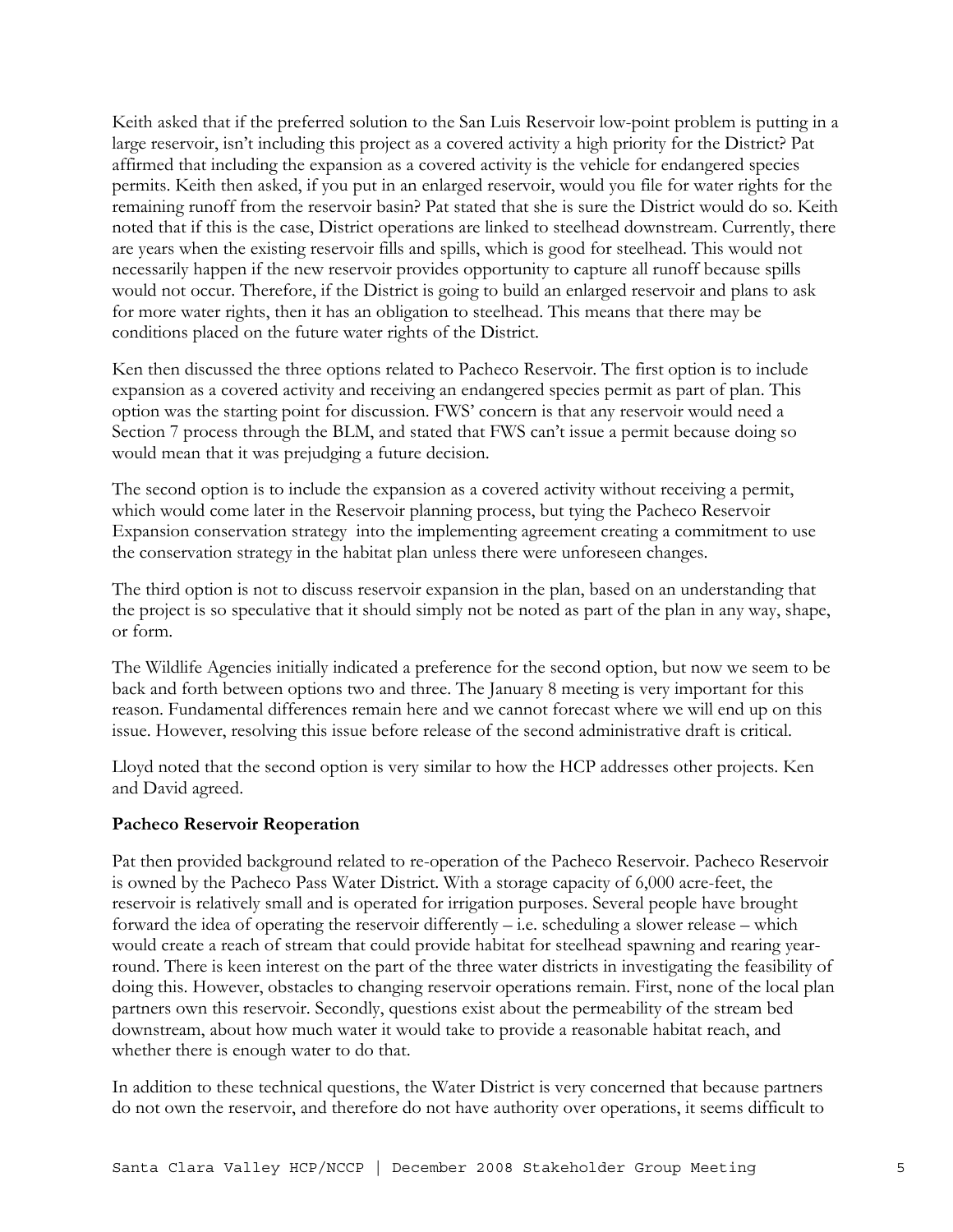be required to re-operate it. The District is working to investigate the possibility of reoperation, but lack of ownership is a significant reality.

Rick Hopkins asked, who purchases current reservoir water? Jerry and Pat noted that water is used by agricultural users in San Benito County and Santa Clara County, and that water demand is downstream of Casa de Fruta and Walnut Avenue.

Keith then requested comment from David. Given the reality of ownership, why is reservoir reoperation on the issues list? David said that the Agencies have been very interested in this for a while and are interested in improving operations for habitat. However, he does not believe that it is reasonable to do so within the timeframe of this plan. Agencies see one robust steelhead run on Uvas Creek and their desire is to produce another population as an insurance policy against regional extinction. Keith noted that the plan states that having two runs in the system is important to the conservation strategy for this species. Authorization for steelhead is at risk in this plan because of this one activity.

David stated that the plan includes extensive activities on Uvas and its tributaries, and he believes that these actions more than offset impacts in the watershed. There are no covered activities proposed in Pacheco watershed except the reservoir. The action that the Wildlife Agencies are interested in is far more a recovery action that offset impacts, so we disagree that not putting this in the plan precludes us from meeting requirements.

David then commented that the plan team will face the choice of either pushing back on this issue at the risk of not having the plan be adopted, or dropping steelhead from plan. If we drop steelhead, we have to drop fish conservation activities in South County.

Keith voiced that he feels strongly that this is an important issue. David stated that though reservoir re-operation is an excellent long-term goal, it is not feasible at this point and it is not required to meet plan standards. Pat noted that feasibility is unknown, which is why studies are needed. The problem is that these studies will not be completed in time to make this part of the plan.

According to Jerry, the general recommendation made by plan science advisors is to build redundancy into all conservation actions. For the Pajaro system, we are looking for a second system to work. There are plans to change operations of Uvas Reservoir on Uvas Creek. At the same time, the watershed is being built out. The creek may remain our best chance in South County for steelhead, but build-out puts the creek at risk. Pacheco Creek is the second best place for steelhead. Llavas is not a good possibility for a variety of reasons. The feasibility issue is that while re-operation would provide opportunity for biological improvements, no one involved in the HCP is involved in reservoir operation.

Further, there are two biological issues tied into operation of the reservoir, only one of which is tied to the HCP (and that is steelhead). The second issue is that sycamores are dying in Pacheco Creek corridor. Coralitas Creek is a second potential redundant system but it is completely separate from the HCP process.

Ken suggested that the group may need to find other comparable conservation measures that partners would be willing to take. Despite the fact that it is not located within the plan area, perhaps this is Coralitas Creek. Jerry said that he is not sure what you could actually do to improve conditions along Coralitas. One potential additional way to create redundancy may be to go upstream.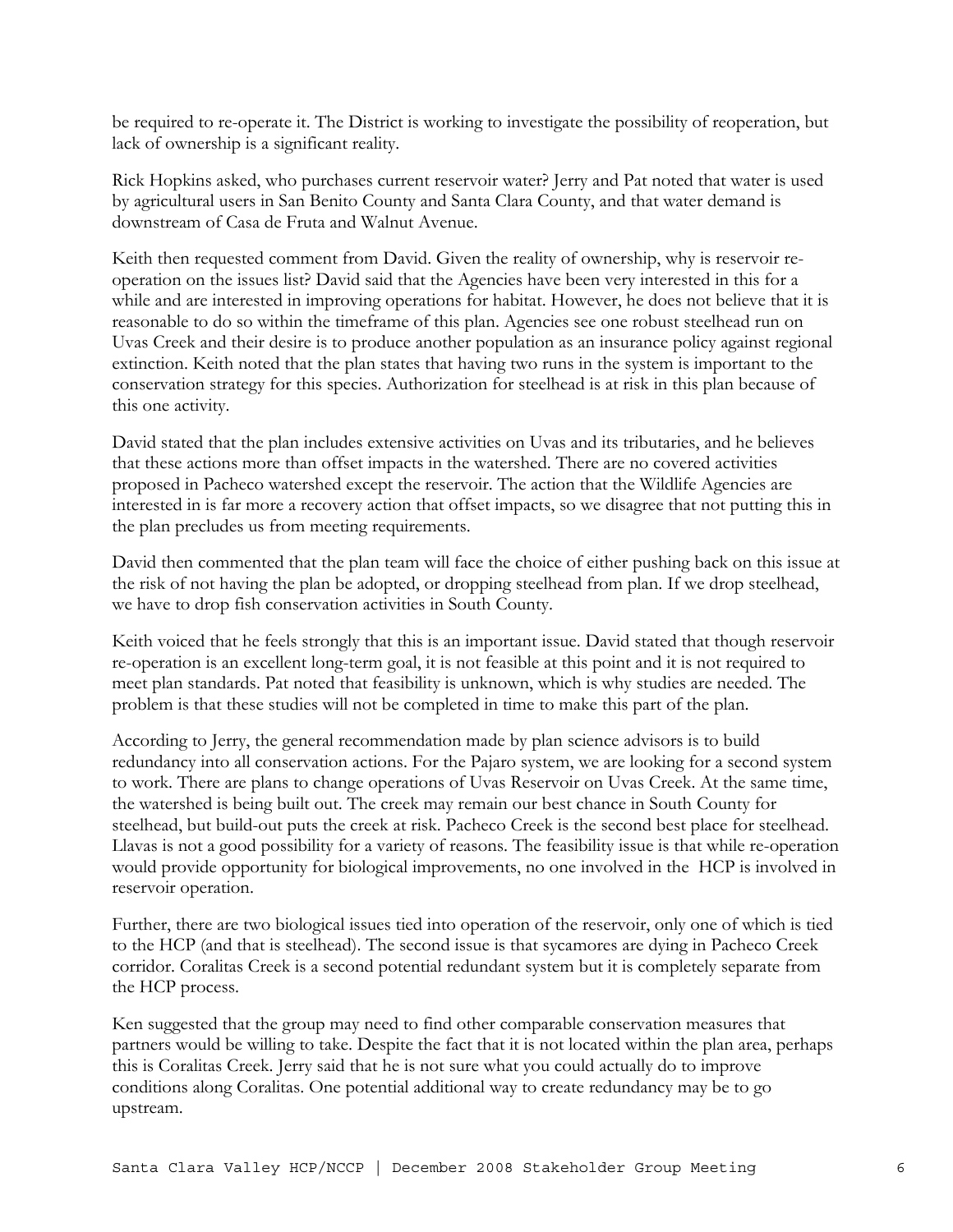Rick noted that the Pacheco reservoir re-operation issue is really one of recovery, while Uvas Reservoir re-operation is about creating appropriate conditions for take authorization. David noted that partners are obligated to contribute to recovery under the NHCPP, and we are doing sowith Uvas.

One stakeholder asked, can we leave both issues out and perhaps amend the plan once we know the results of all discussion? David responded that leaving these issues out of the plan would result in the National Marine Fisheries Service (NMFS) "going away" from the Habitat Plan in South Santa Clara County. At the same time, NMFS is struggling with staffing and it may make sense to come back to the issue after a few years and once they are equipped to review this.

David Collier noted that it seems that a possible way to approach the argument may be to indicate whether reservoir re-operation is mitigation or recovery.

## **Uvas Dam Steelhead Passage**

At that point, discussion transitioned into Uvas Dam passage for steelhead. This is an issue brought forward by the NMFS reiterating that they sent a letter to the Water District in April requesting a feasibility study regarding fish passage. This request is tied to a very old MOU. Pat noted that she hopes this study will be fairly straight forward and mentioned that the working group that Jerry and Keith Anderson have been a part of is directly related to this request. The study may be largely a formality, but it is a commitment that the Water District is moving forward on.

Jerry clarified that this is in fact the issue that triggered creation of the working group. Following a meeting on sight, the feasibility of fish passage at Uvas Dam was strongly questioned, which led to establishment of a working group focused on dam reoperation. Now we have to return to fish passage. The situation is difficult because the MOU dealt with getting adults upstream, but questions remain about how to get the smolts downstream. The importance of the feasibility study is to look at both parts. Trapping and trucking juvenile fish may be an option, but it is also nearly five times as expensive as trapping and trucking adults.

Kenn expressed that there are many property owners along Uvas and Chesbro Reservoir that would be interested in attending the working group. Pat will follow up with Kenn offline and will provide Joan with any information regarding future meetings that may be open to public or community participation. Joan will then share any information she receives with the stakeholder group.

Keith asked if there is potential interest in reintroducing steelhead upstream of Uvas as an alternative to reoperation of Pacheco Reservoir, rather than looking at Uvas as second significant steelhead habitat. David replied that this hasn't yet been discussed but noted that Keith characterized this possibility well.

### **Land Acquisition Strategy**

The Wildlife Agencies have also expressed concern regarding feasibility of the land acquisition strategy. These concerns have been narrowed to key points. The first is that while the plan land acquisition strategy is quite specific, the Agencies are concerned that the plan is not specific in terms of where rural development might occur, and that it might therefore occur in areas we wish to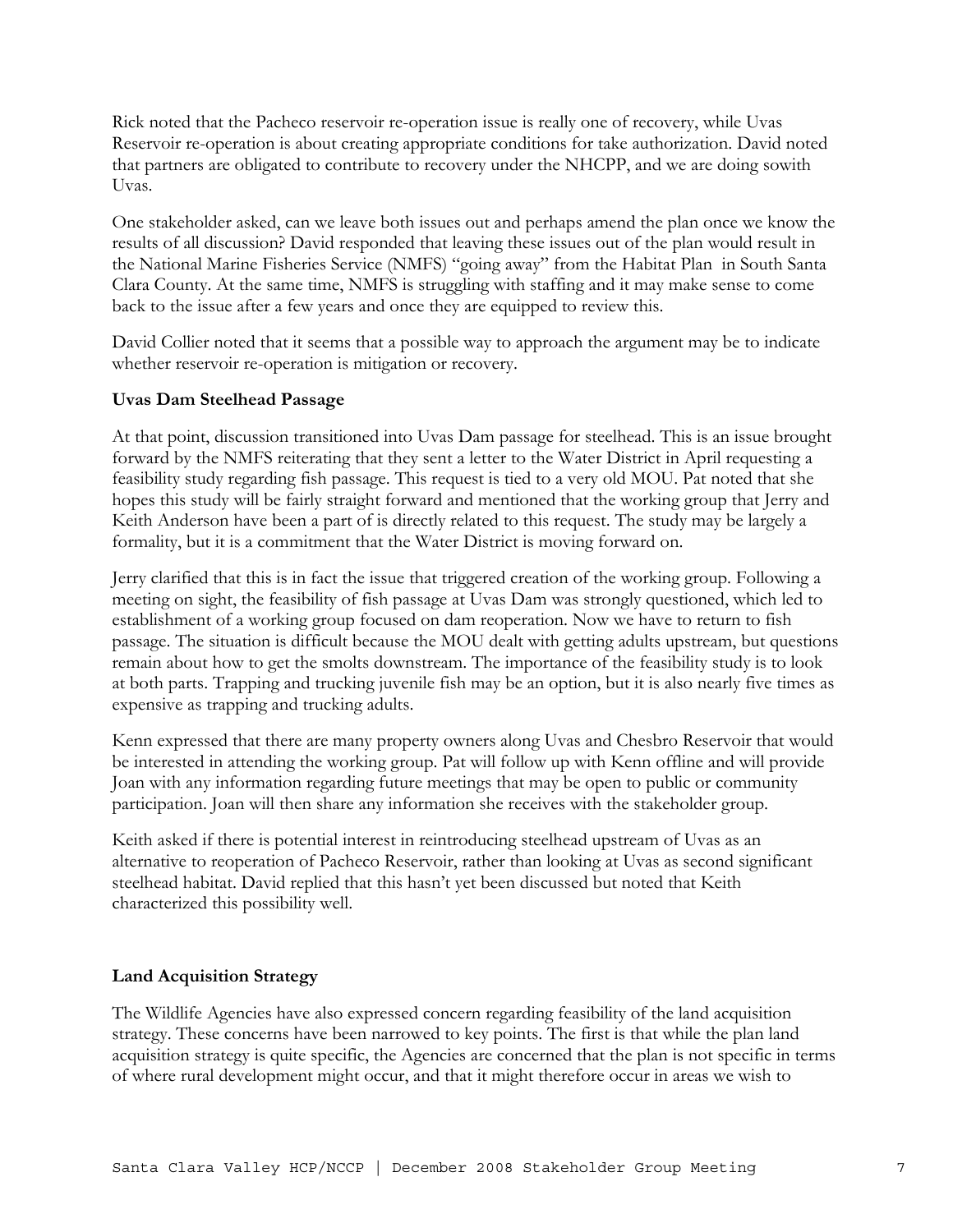conserve, impeding the ability to implement the Reserve System. The second point is that impacts predicted to the Bay checkerspot butterfly would be important to note in the plan.

After several discussions, we have come to agreement on how to approach these issues. First, we will add a few new sections with existing land use policies that we believe will minimize the risks that the Agencies are concerned about. Second, we can provide greater assurances regarding Bay checkerspot butterflies by changing an error that is part of the first admin draft found in Table 4.2. We will propose a cap smaller than what exists in the first administrative draft regarding impact to the Serpentine soil that is essential for the butterfly. We can also provide more detail about where we anticipate these impacts occurring. With these additions we believe we will address agency concerns regarding the conservation strategy.

David Collier asked, will clustering and setting aside land protect all species? Wouldn't this still put development inside reserves? He expressed particular concern regarding larger, migratory animals that might be scared off from using the corridor by nearby development (lights, etc.).

The majority of corridors will be located on larger parcels, which means that there will be limited impact from one home or one cluster of homes. Secondly, we will be actively pursuing acquisition in areas of high conservation priority. The expectation is that we would purchase lands before these development proposals are conceived. The Implementing Entity will target areas under particular threat of development. Of course, it is important to acknowledge that there will be some level of rural development. However, we shouldn't conclude that this will negatively impact conservation efforts. Part of the evaluation process is the County's evaluation of rural development applications, and they will not want to jeopardize their permits.

David Collier asked, do we want to put priority on acquisition of corridors? David Zippin replied that yes, we do. Though some are very narrow, others are much wider and provide more flexibility in achieving biological goals.

Carolyn Tognetti then asked, based on the comment about relying on County policies in our answer this issue, are there a lot of existing 5 acre and 2.5 acre parcels that play right into the middle of the Reserve System? David noted that we have avoided areas that have already been subdivided that much because we cannot afford to purchase smaller parcels.

At that point, Joan noted the remaining time in the meeting and requested that David, Ken and the stakeholders identify which remaining issues they wanted to discuss, to make sure that the group had the opportunity to talk about the issues most important to them in the time remaining.

### **Levee Reconstruction**

According to David, most levees in the study area are Army Corps of Engineers (ACE) levees, and there is a separate process underway in Sacramento between FWS and ACE about levees in the Central Valley. Issues arising from this process may impact our process as well. Currently, we are working to get a better sense of the location of the four levees in our district and whether these issues apply to our plan. According to Pat, questions exist regarding vegetation growing on levees and this issue needs to be resolved quickly. There are rules about what can grow because some roots can destroy the integrity of the levee. We need to reach resolution by the end of this period or levees could lose accreditation for flood protection, which will require property owners located behind the levees to pay flood insurance. The District is seeking to avoid this situation at all cost.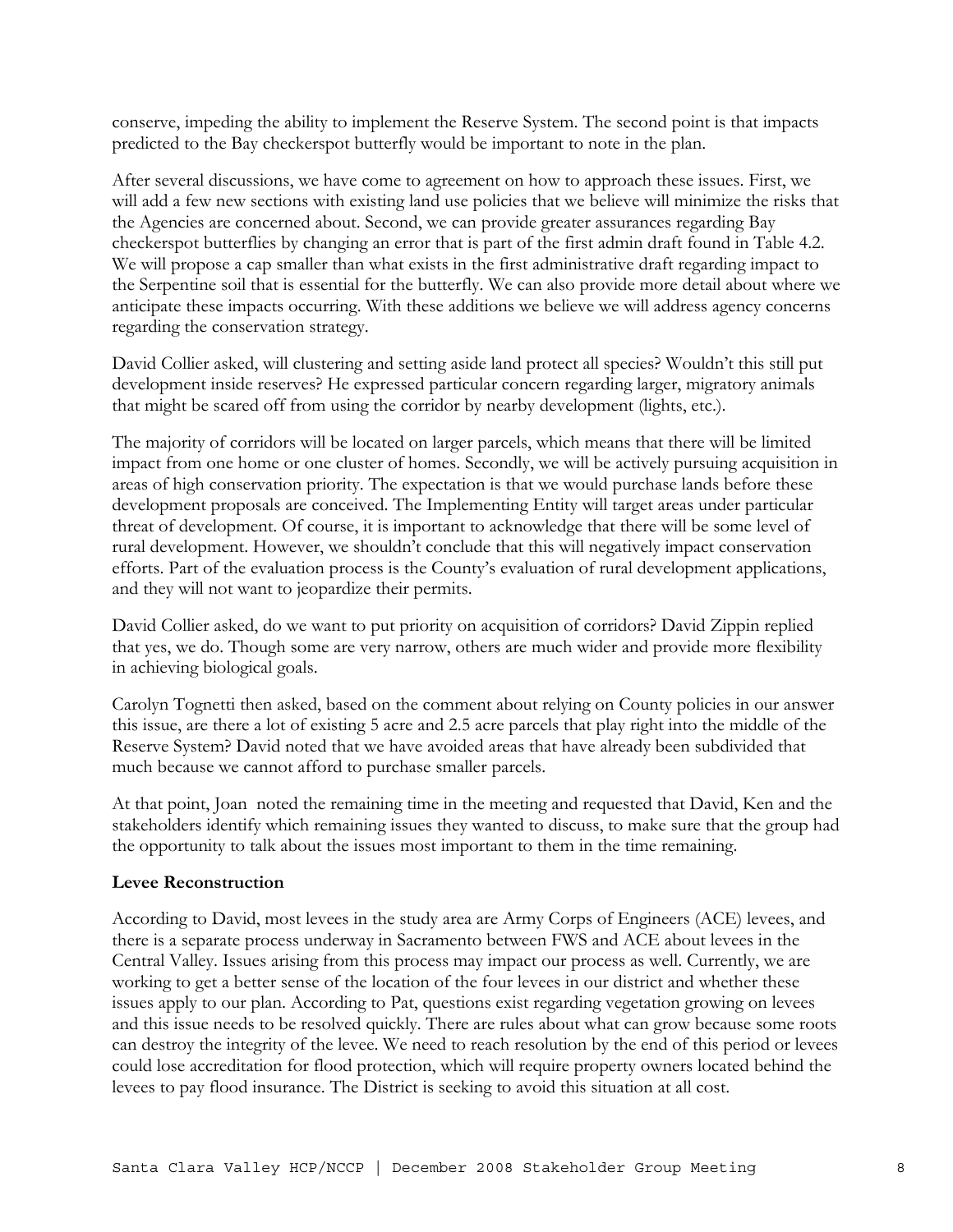Kenn noted that reconstruction of levees is very significant. This will require impacting soils which will have a negative impact on riparian trees. The sooner riparian setbacks and the footprints of levees that need to be reconstructed are decided, the better. He advised that the Water District look at what Santa Cruz County has done to resolve similar issues.

## **Impact Assessment**

With respect to impact assessment, David stated that the Wildlife Agencies provided a complicated set of comments with four parts. By expanding the narrative related to the benefits of the conservation strategy, expanding discussion of impacts of the proposed take, and providing Fish and Game with a matrix that presents findings that speak to their concerns about baseline conditions, he believes three of these four issues will be resolved. We need to hear from NMFS regarding the last issue.

# **Biological Goals and Objectives**

David Collier noted that he thinks the Agencies make a valid point in their request for a clearer definition of specific phrases used in discussion of conservation actions to achieve biological goals and objectives. There is a need to be careful that we have select, definite conditions under which goals and objectives are not met. Leaving this too open creates vulnerability to not meeting objectives.

## **Reserve System**

Jones & Stokes has edited the section of the document that created confusion related to the minimum size of the Reserve System. The 45,000 acre figure comes from Table 5-13, which provides the estimated size of the system. The sum of numbers from Table 5-12 and 5-14 is the number we will site as the minimum size, but the estimate will remain 45,000 acres.

# **Burrowing Owl Conservation Strategy**

David then provided an update about the burrowing owl. Jones & Stokes continues to refine the impact analysis regarding this species. The goal is to include the impact analysis in the second administrative draft. It will be reviewed by an expert and then will be reviewed by the Wildlife Agencies. He hopes to bring the impact analysis to the stakeholder group in January 2009, if not in February.

# **Agricultural Land**

Wildlife Agencies expressed concern related to the amount of agricultural land in the conservation strategy. This issue has not yet been discussed with the Agencies. According to David, their concern relates to conservation easement strategies near the Pajaro River. In terms of feasibility, this strategy is very realistic and is also consistent with activities of other conservation groups who have a track record of acquiring easements in that area.

Their concern also relates to what happens to land that is acquired. The plan recommends that this land would be part of a landscape linkage or corridor. However, establishing a successful corridor would rely on the acquisition of easements on the San Benito County side. This strategy is important to provide a buffer for various species and to provide restoration opportunities in the future. David expressed that he thinks it's very important and that there is a need to convince the Wildlife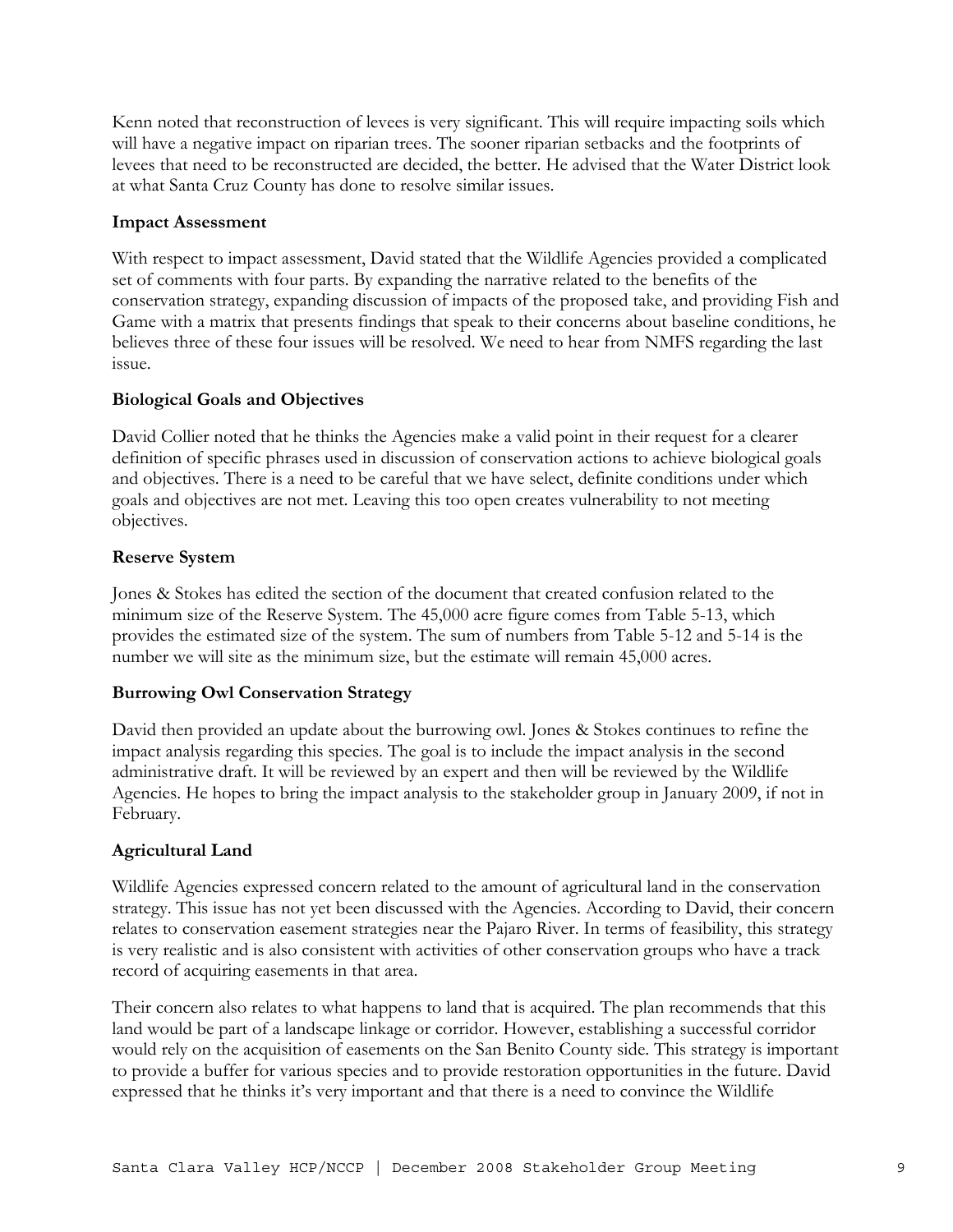Agencies of that. We propose that agricultural uses and resulting economic benefits would continue. Easement acquisition is intended to prevent development of this land.

# **Species Occupation of Conservation Lands**

One stakeholder inquired about the Wildlife Agencies' comment related to the requirement that mitigation and conservation lands be occupied by covered species. David responded that since this is a one-line comment it is difficult to know what they are looking for, and there is the need for more discussion before we can formulate a response. The plan does not require that habitat be occupied, with exception of covered plants. Impacts on plant species will be measured in units. In other words, the metric for protecting plants will be protecting populations – this is not the case with other species. We will monitor to ensure that species are there. However, just as we are not guaranteeing that there are impacts to species, we are not guaranteeing that there is occupation of protected habitat.

Pat announced to the group the recent Santa Clara County Creeks Coalition meeting and pointed meeting participants to the brochure that the Water District put together about its stewardship program. She also introduced Creekside News, a Santa Clara County Creeks Coalition publication. She brought a number of copies of both to the meeting for those interested.

# **Remedial Measures Special Funding**

David Collier referred to the Agencies' comments related to adequacy of remedial measures special funding, and expressed concern that the 3% figure may not be sufficient to handle remediation measures, including remediation of extreme flood events. David Zippin agreed that with global warming it is quite true that we may have more extremes in weather. He noted that they haven't yet responded to this concern and are in the process of looking to other, recent plans to see how they have addressed this.

### **Neighboring Lands**

Jan Hintermeister referred to the neighboring lands section and asked, how have these been implemented in the past in cases of rare species occurrences on neighboring land? David replied that provision of this policy has been approved in three different plans. In these instances this section was included as a way to provide comfort to agricultural owners who weren't gaining coverage under the plan but who saw they might have additional liabilities as a result of Reserve creation. It is rare that agricultural operations would take rare or endangered species and, in practice, this provision is more of a political statement to provide comfort to landowners with legitimate concerns about potential increased liabilities in the future. With that said, this doesn't mean we shouldn't pay attention to what it says or define it more clearly.

Under the neighboring lands provision, it is the responsibility of the landowner to document his/her own baseline conditions in terms of species occurrence. While he is open to dropping the program altogether, he does believe that it serves a purpose in the plan, especially if the agricultural community raises concerns about the plan following its adoption. The program was added with the fact in mind that it will rarely be used. Landowners need to opt in to take advantage of take authorization.